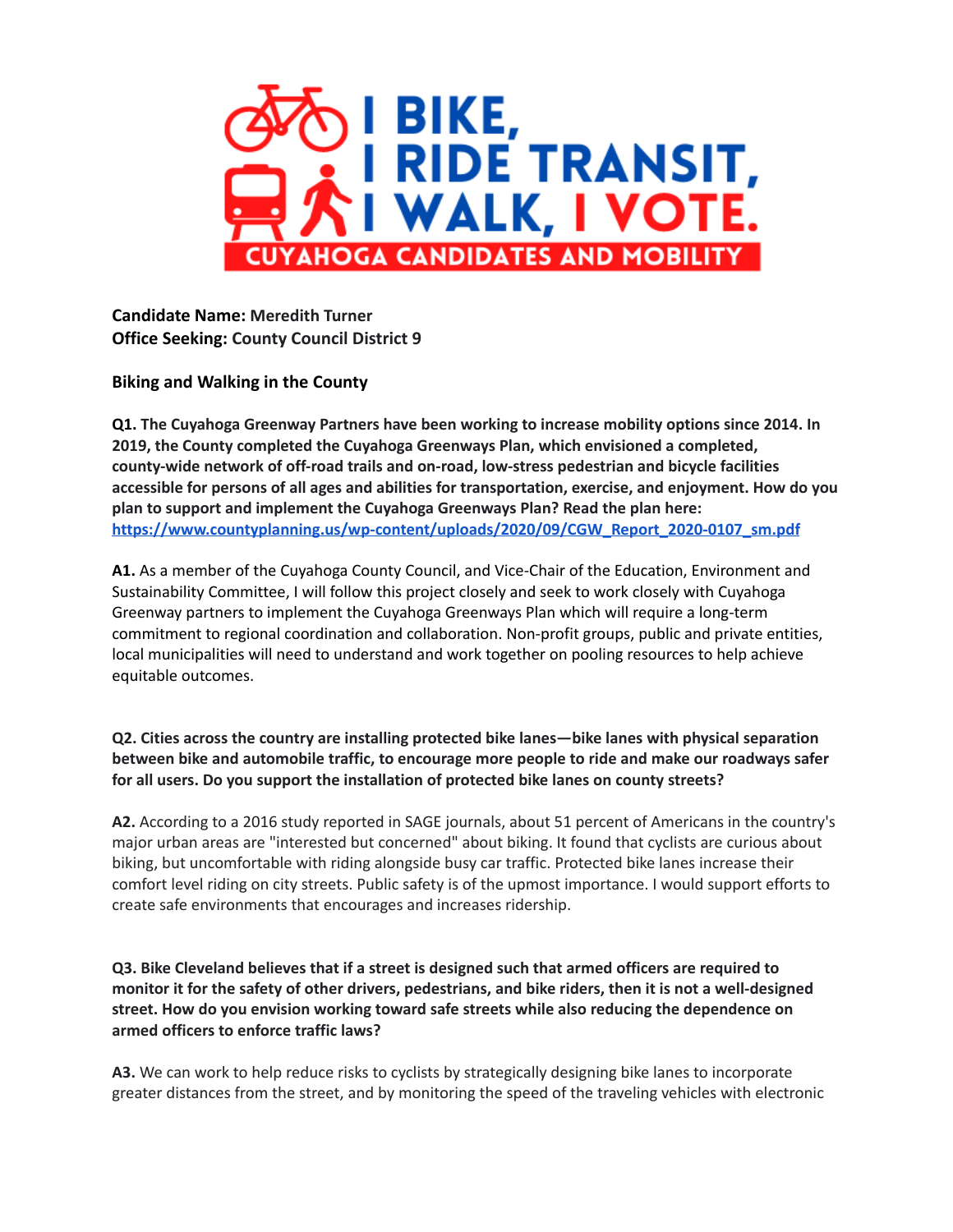monitoring mechanisms. Other considerations: car-free zones, bike boulevards, barriers, mandatory helmets, reflective clothing, promotion of biking laws, policies that protect bikers.

**Q4. The county receives funds through the State Motor Fuel Tax, State Highway User Fees, Ohio General & Special Revenue allocations, federal programs, and other sources to support local infrastructure projects. Twelve percent of county residents do not have access to a private automobile. How would you access and use county, state, and federal transportation funds to complete the County Greenways Plan, support other active transportation projects, and improve mobility for the residents without a car?**

**A4.** Council could approve viable proposals and fund allocations submitted via the county executive to further intergovernmental projects.

**Q5. The City of Cleveland is currently considering an updated Complete & Green Streets Ordinance which would alter the decision-making process and increase transparency around street design to improve the safety of all road users. Over 1,600 Complete Streets policies have been passed nationwide. Would you support a Complete & Green Streets ordinance at the county level? How would you implement this among the municipalities in the county? Read more about Complete Streets here: <https://smartgrowthamerica.org/program/national-complete-streets-coalition/>**

**A5.** Cuyahoga County has a Complete Street Toolkit to assist communities with implementation. The Department of Public Works and the County Planning Commission are willing to assist community leaders navigate and use the toolkit.

Q6. Bike and scooter share services (Bird, Lime, etc.) are currently only available in a few cities in **Cuyahoga County. Would you support the expansion of bike and scooter-share services across the county to improve access and mobility?**

**A6.** Bike and Scooter Sharing services are affordable, fosters connectivity, supports positive health outcomes, and decreases environmental pollution. I would support expansion of these services.

## **Public Transit in the County**

**Q7. Transit service reduces emissions, lowers transportation costs, and improves street safety. Nonetheless, over the past 15 years, GCRTA service has been cut nearly 30% while fares have doubled. Cuyahoga County's 2019 Climate Action Plan states as a goal to "return public transit service and** ridership to 2006 levels by 2025" but the county has not taken any action to achieve this. In your **opinion, what actions are needed to increase public transit ridership in Cuyahoga County? Read the county 2019 Climate Action Plan here: <https://www.countyplanning.us/projects/climate-action-plan/>**

**A7.** [*No response provided*]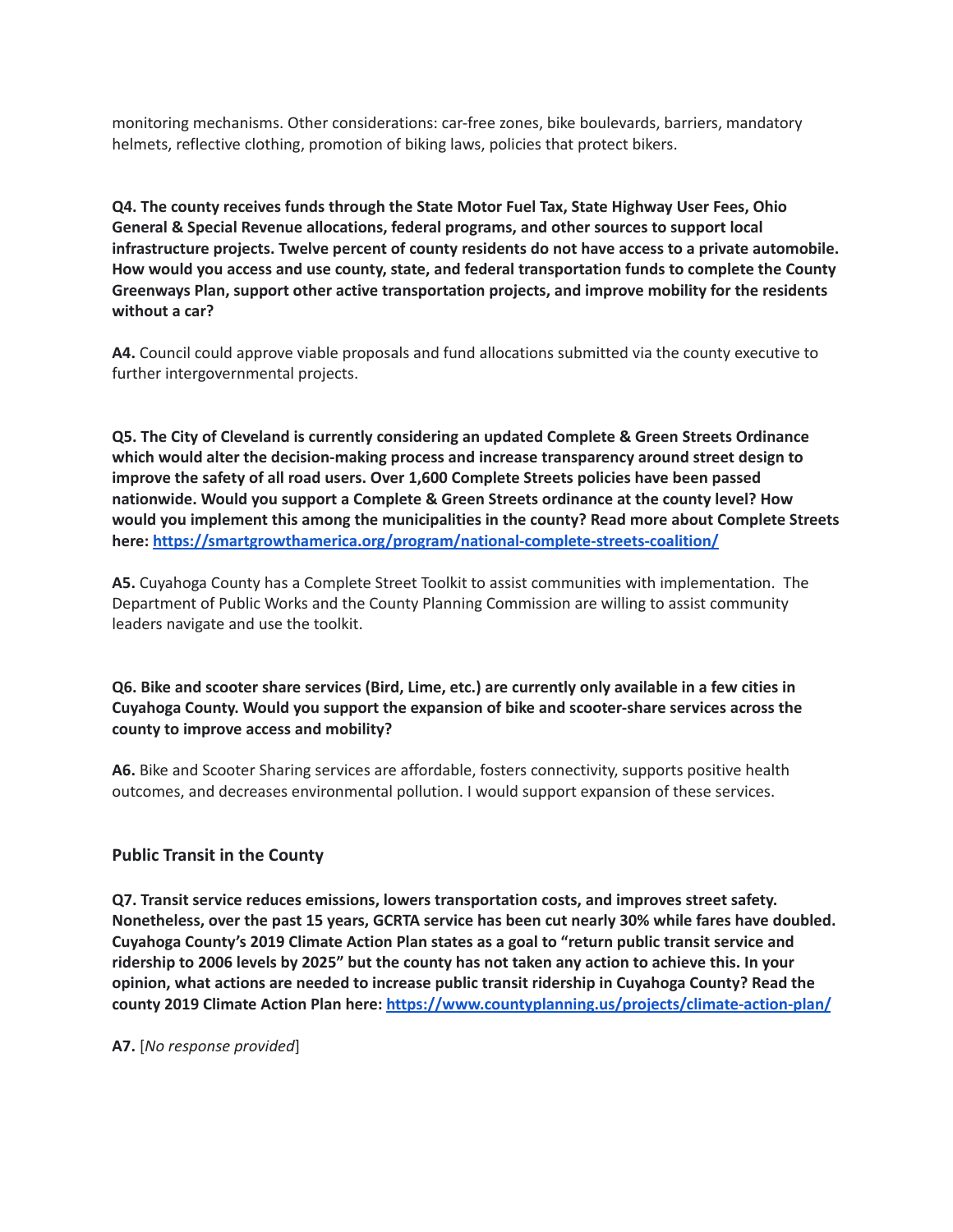**Q8. The HealthLine on Euclid Avenue is GCRTA's highest-ridership bus route. It is also the only Bus Rapid Transit (BRT) route in Northeast Ohio. Opened in 2008, GCRTA originally promoted a 28-minute trip from Public Square to East Cleveland, through University Circle. Due to removal of its proof-of-payment fare system and traffic signal priority, trips now take up to 42 minutes—just as long as the regular bus route it replaced. Will you commit to appointing GCRTA board members to fix the HealthLine and expand faster BRT to more corridors throughout Cuyahoga County? Read more about BRT here:**

**<https://www.itdp.org/library/standards-and-guides/the-bus-rapid-transit-standard/what-is-brt/>**

**A8.** I can commit to working with council and the executive to appoint forward thinking GCRTA board members that are willing to take a deep dive into the challenges currently plaguing the HealthLine and slow service of the BRT.

**Q9. Since 1980, Cuyahoga County has been losing population. Suburban sprawl to neighboring counties has eroded the tax base GCRTA needs in order to provide transit service. As the population spreads out, maintaining the same level of transit service becomes more costly and less productive. How will you proactively integrate land use policies into your transportation agenda and direct growth to places where public transit can be successful?**

**A9.** There are very serious variables at play here. I don't know enough about this issue just yet, but I am sure that in the very near future, I will make it a priority to learn more about integrated land use as it relates to council's transportation agenda. I'm not on this committee, however, I'm looking forward to gaining the perspective of Councilwoman Nan Baker, Chair, Intergovernmental Relations & Public Transportation.

**Q10. The current president of the GCRTA Board of Trustees, and City of Cleveland appointee, Rev. Charles Lucas is a regular paratransit rider and Cuyahoga County's latest appointee, Roberta Duarte, is a regular bus rider. Will you commit to appointing only public transit riders to the GCRTA board?**

**A10.** I will commit to appointing public transit riders to the GCRTA board. They have a unique perspective that can only be an asset given their first-hand experiences.

Q11. The GCRTA Board of Trustees has the ability to go to the ballot for additional transit funding through an additional sales tax levy or a property tax levy. Do you oppose or support a property tax levy in Cuyahoga County to raise additional funding for GCRTA? Do you oppose or support a sales tax **levy in Cuyahoga County to raise additional funding for GCRTA? What should GCRTA's top priority be with any additional funding secured?**

**A11.** I don't know enough about this area to make such a significant decision just yet. I would be very interested to talk with the constituents in my district before I made a decision to raise taxes. GCRTA's priorities should continue to be providing safe, creative solutions and community connectivity.

Q12. There are 940 million square feet of parking in Cuyahoga County, but only 680 million square feet **of housing. Just as Cuyahoga County implemented a special sales tax on cigarettes and alcohol to fund**